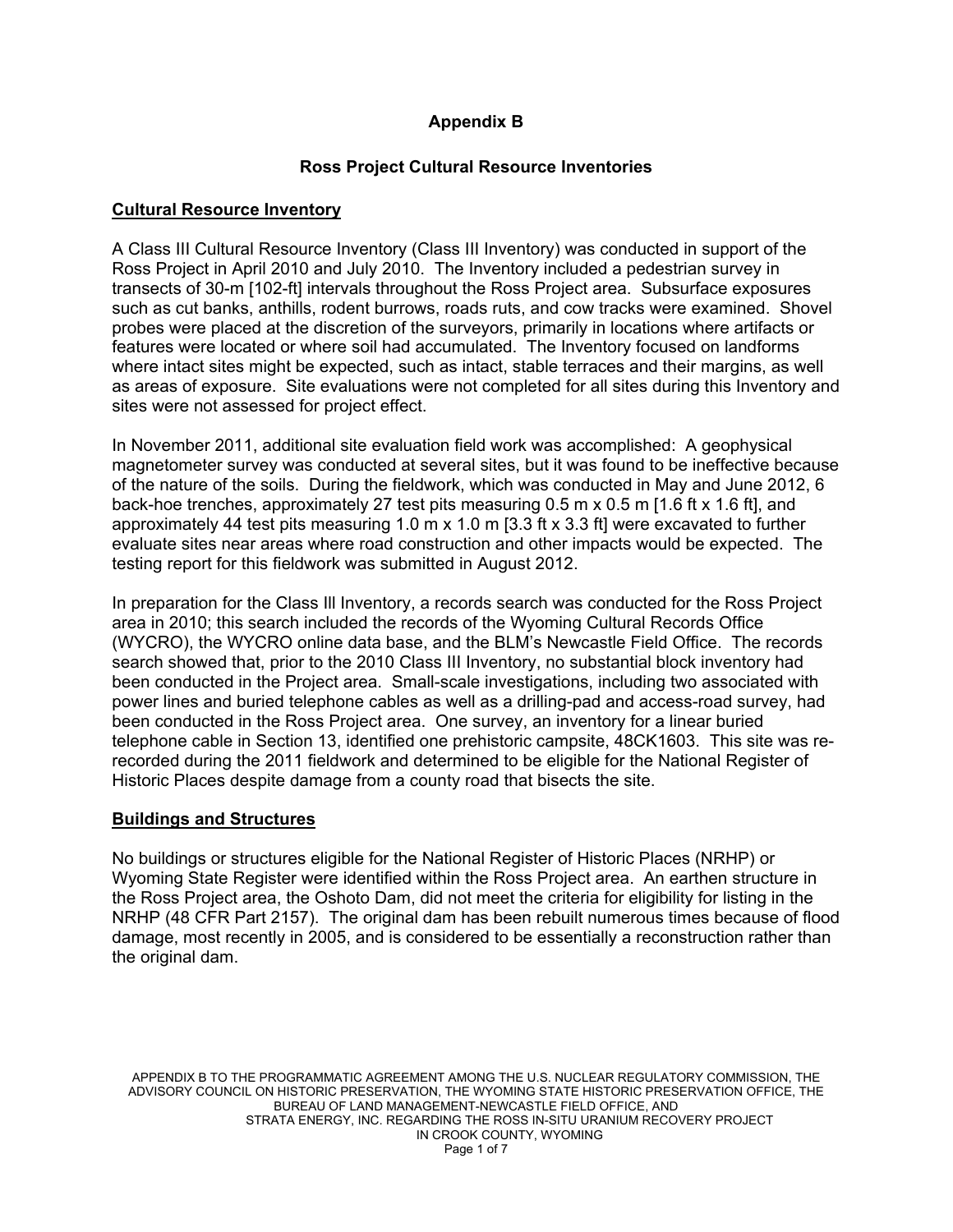## **Archaeological Sites**

During the Applicant's initial Class III Inventory for the Ross Project, 24 new sites and 21 isolated resources were recorded. Twenty-three of the recorded sites are prehistoric habitations, camps, and stone features, and one is a historic-period homestead. A number of sites produced projectile points that represent Middle Archaic, Late Archaic, and Late Prehistoric occupations. Twenty-one isolated resources were also recorded during the Inventory. All but two of these contain prehistoric artifacts; the two historic isolated resources are historic artifact scatters. In addition to the sites identified during the Class Ill Inventory, the potential exists for deeply buried sites to be found within the Ross Project area because of its propitious location near the headwaters of the Little Missouri River and the percentage of the Ross Project area that consists of deep alluvium.

As described in the Tribal Consultation section below, a Class III Inventory in the Ross Project area designed to identify and evaluate the NRHP significance of properties of religious and cultural significance to Tribes was performed by representatives of ten Tribes during May and June 2013. During the June Tribal field survey, additional archaeological materials including bone and lithic artifacts were found at 48CK2087, a site identified in the cultural resource inventory as consisting only of a hill-top cairn. The new cultural finds at 48CK2087 extend the boundary of 48CK2087. Additionally, three new archaeological sites were found within the Ross Project Area: 48CK2229, 48CK2230, and 48CK2231.

The 27 sites along with previously identified 48CK1603 are listed in Table 1-A, Table 1-B, Table 1-C, and Table 1-D. Consultations on the eligibility determinations for these sites are documented in the following letters between the NRC and the Wyoming State Historic Preservation Office (WYSHPO): NRC letter to WYSHPO, dated March 8, 2013; WYSHPO letter to NRC, dated March 28, 2013; NRC letter to WYSHPO, dated September 20, 2013; WYSHPO letter to NRC, dated October 22, 2013.

| <b>Site Number</b> | <b>NRHP Eligibility</b> |
|--------------------|-------------------------|
| 48CK1603           | Eligible                |
| 48CK2070           | Unevaluated             |
| 48CK2071           | Not Eligible            |
| 48CK2072           | Not Eligible            |
| 48CK2073           | Unevaluated             |
| 48CK2074           | Not Eligible            |
| 48CK2075           | Unevaluated             |
| 48CK2076           | Unevaluated             |
| 48CK2077           | Not Eligible            |
| 48CK2078           | Unevaluated             |
| 48CK2079           | Unevaluated             |
| 48CK2080           | Unevaluated             |
| 48CK2081           | Unevaluated             |
| 48CK2082           | Unevaluated             |
| 48CK2083           | Eligible                |

## **Table 1-A. Summary of Ross Project Cultural Properties**

APPENDIX B TO THE PROGRAMMATIC AGREEMENT AMONG THE U.S. NUCLEAR REGULATORY COMMISSION, THE ADVISORY COUNCIL ON HISTORIC PRESERVATION, THE WYOMING STATE HISTORIC PRESERVATION OFFICE, THE BUREAU OF LAND MANAGEMENT-NEWCASTLE FIELD OFFICE, AND STRATA ENERGY, INC. REGARDING THE ROSS IN-SITU URANIUM RECOVERY PROJECT IN CROOK COUNTY, WYOMING Page 2 of 7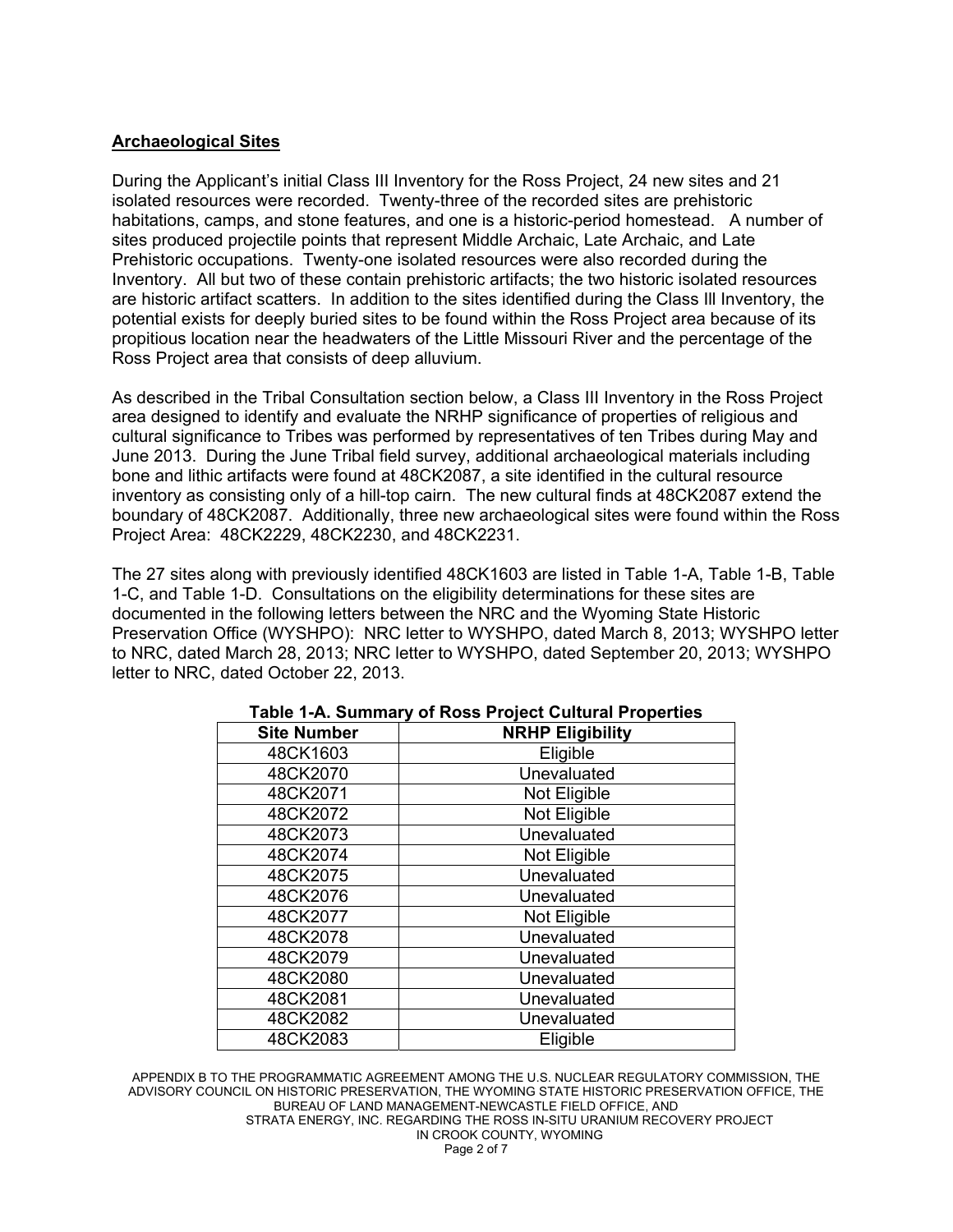| <b>Site Number</b> | <b>NRHP Eligibility</b> |
|--------------------|-------------------------|
| 48CK2084           | Not Eligible            |
| 48CK2085           | Unevaluated             |
| 48CK2086           | Not Eligible            |
| 48CK2087           | Unevaluated             |
| 48CK2088           | Not Eligible            |
| 48CK2089           | Unevaluated             |
| 48CK2090           | Unevaluated             |
| 48CK2091           | Unevaluated             |
| 48CK2092           | Unevaluated             |
| 48CK2093           | Not Eligible            |
| 48CK2229           | Unevaluated             |
| 48CK2230           | Unevaluated             |
| 48CK2231           | Unevaluated             |

## **Table 1-B. Summary of NRHP Eligible Ross Project Cultural Properties**

| <b>Site Number</b> | <b>NRHP Eligibility</b> |
|--------------------|-------------------------|
| 48CK1603           | Eligible                |
| 48CK2083           | Eligible                |

#### **Table 1-C. Summary of NRHP Not Eligible Ross Project Cultural Properties**

| <b>Site Number</b> | <b>NRHP Eligibility</b> |
|--------------------|-------------------------|
| 48CK2071           | Not Eligible            |
| 48CK2072           | Not Eligible            |
| 48CK2074           | Not Eligible            |
| 48CK2077           | Not Eligible            |
| 48CK2084           | Not Eligible            |
| 48CK2086           | Not Eligible            |
| 48CK2088           | Not Eligible            |
| 48CK2093           | Not Eligible            |

#### **Table 1-D. Summary of Unevaluated Ross Project Cultural Properties**

| <b>Site Number</b> | <b>NRHP Eligibility</b> |
|--------------------|-------------------------|
| 48CK2070           | Unevaluated             |
| 48CK2073           | Unevaluated             |
| 48CK2075           | Unevaluated             |
| 48CK2076           | Unevaluated             |
| 48CK2078           | Unevaluated             |
| 48CK2079           | Unevaluated             |
| 48CK2080           | Unevaluated             |

APPENDIX B TO THE PROGRAMMATIC AGREEMENT AMONG THE U.S. NUCLEAR REGULATORY COMMISSION, THE ADVISORY COUNCIL ON HISTORIC PRESERVATION, THE WYOMING STATE HISTORIC PRESERVATION OFFICE, THE BUREAU OF LAND MANAGEMENT-NEWCASTLE FIELD OFFICE, AND STRATA ENERGY, INC. REGARDING THE ROSS IN-SITU URANIUM RECOVERY PROJECT IN CROOK COUNTY, WYOMING Page 3 of 7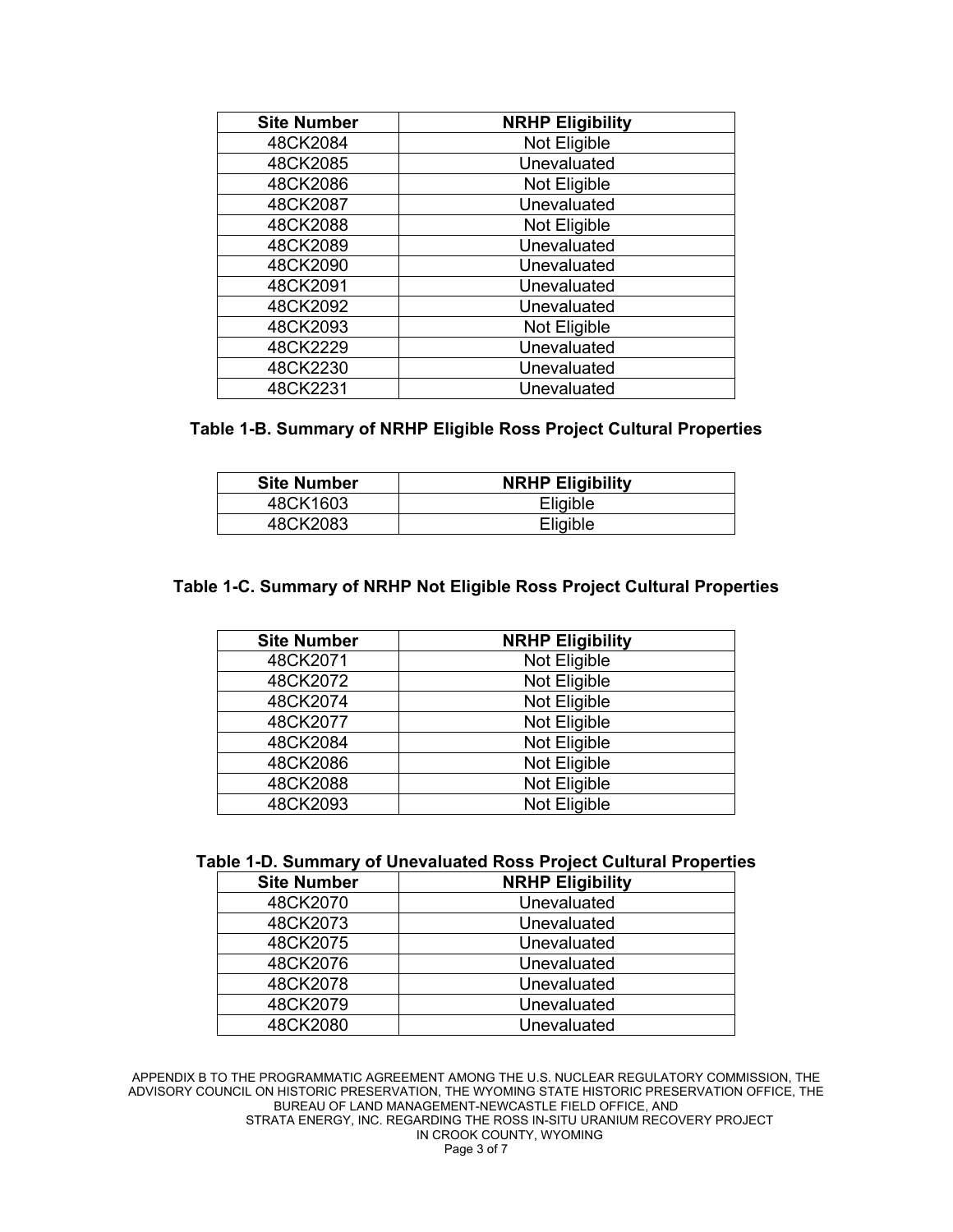| <b>Site Number</b> | <b>NRHP Eligibility</b> |
|--------------------|-------------------------|
| 48CK2081           | Unevaluated             |
| 48CK2082           | Unevaluated             |
| 48CK2085           | Unevaluated             |
| 48CK2087           | Unevaluated             |
| 48CK2089           | Unevaluated             |
| 48CK2090           | Unevaluated             |
| 48CK2091           | Unevaluated             |
| 48CK2092           | Unevaluated             |
| 48CK2229           | Unevaluated             |
| 48CK2230           | Unevaluated             |
| 48CK2231           | Unevaluated             |

# **Tribal Consultation**

According to Executive Order (EO) No. 13175, *Consultation and Coordination with Indian Tribal Governments*, the NRC is encouraged to promote government-to-government consultation and coordination with Federally-recognized Tribes that have a known or potential interest in existing licensed uranium-recovery facilities or applications for new facilities. The BLM is required to comply with this Order. Although the NRC, as an independent regulatory agency, is explicitly exempt from the Order, NRC remains committed to its spirit. The agency has demonstrated a commitment to achieving the Order's objectives by implementing a case-by-case approach to interactions with Native American Tribes. The NRC's case-by-case approach allows both the NRC and the Tribes to initiate outreach and communication with one another.

As part of its obligations under Section 106 of the NHPA and the regulations at 36 CFR 800.2(c)(2)(ii)(A), the NRC must provide Native American Tribes "a reasonable opportunity to identify its concerns about historic properties, advise on the identification and evaluation of historic properties and evaluation of historic properties, including those of religious and cultural importance, articulate its views on the undertaking's effects on such properties, and participate in the resolution of adverse effects." Tribes that have been identified as potentially having concerns about actions near Devils Tower were formally invited by the NRC staff, by letter dated February 9, 2011, to participate in the Section 106 consultation process for the proposed Ross Project (see Table 2). The NRC staff invited the Tribes to participate as consulting parties in the NHPA Section 106 process and sought their assistance in identifying Tribal historic sites and cultural resources that may be affected by the Undertaking.

|   | Apache Tribe of Oklahoma <sup>a</sup>   |
|---|-----------------------------------------|
|   | <b>Blackfeet</b>                        |
| 3 | Cheyenne and Arapaho Tribes of Oklahoma |
|   | <b>Cheyenne River Sioux</b>             |
| 5 | Chippewa Cree <sup>b</sup>              |
|   | Confederated Salish & Kootenai Tribes   |
|   | <b>Crow Tribe</b>                       |
|   | <b>Crow Creek Sioux Tribe</b>           |

## **Table 2. Tribes Invited to Participate in Section 106 Consultation for the Ross Project**

APPENDIX B TO THE PROGRAMMATIC AGREEMENT AMONG THE U.S. NUCLEAR REGULATORY COMMISSION, THE ADVISORY COUNCIL ON HISTORIC PRESERVATION, THE WYOMING STATE HISTORIC PRESERVATION OFFICE, THE BUREAU OF LAND MANAGEMENT-NEWCASTLE FIELD OFFICE, AND STRATA ENERGY, INC. REGARDING THE ROSS IN-SITU URANIUM RECOVERY PROJECT IN CROOK COUNTY, WYOMING Page 4 of 7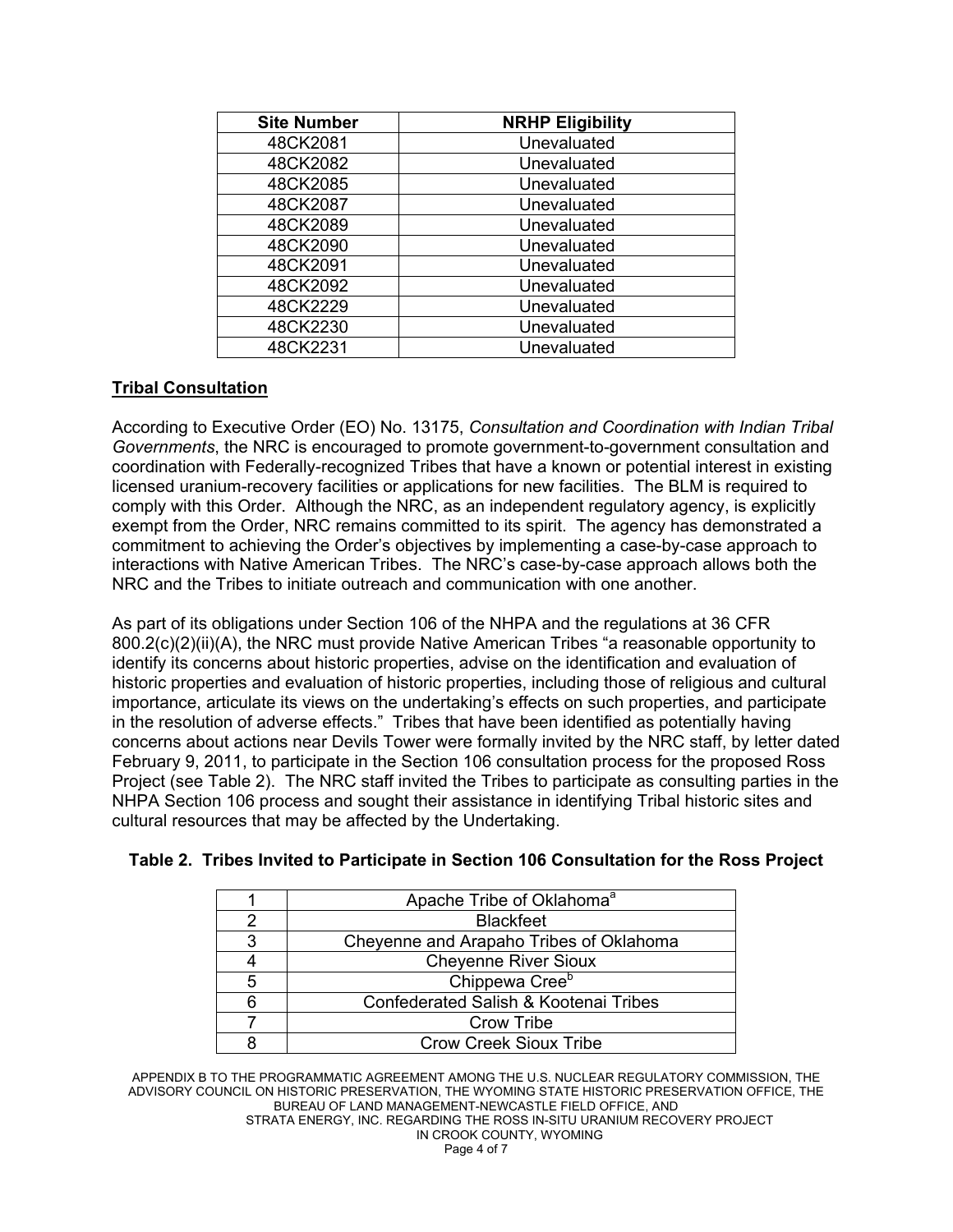| 9  | Eastern Shoshone Tribe                   |
|----|------------------------------------------|
| 10 | <b>Flandreau Santee Sioux Tribe</b>      |
| 11 | Fort Belknap Community                   |
| 12 | Fort Peck Assiniboine and Sioux Tribes   |
| 13 | Kiowa Tribe of Oklahoma <sup>c</sup>     |
| 14 | <b>Lower Brule Sioux Tribe</b>           |
| 15 | Northern Arapaho Tribe                   |
| 16 | Northern Cheyenne Tribe                  |
| 17 | <b>Oglala Sioux Tribe</b>                |
| 18 | <b>Rosebud Sioux Tribe</b>               |
| 19 | Santee Sioux Tribe of Nebraska           |
| 20 | Sisseton-Wahpeton Sioux Tribe            |
| 21 | Spirit Lake Tribe <sup>b</sup>           |
| 22 | <b>Standing Rock Sioux Tribe</b>         |
| 23 | <b>Three Affiliated Tribes</b>           |
| 24 | Turtle Mountain Band of Chippewa Indians |
| 25 | <b>Yankton Sioux Tribe</b>               |

 $\begin{array}{|l|} \text{25} \end{array}$  Yankton Sioux Tribe<br>The Apache Tribe of Oklahoma notified the NRC by email dated August 19, 2011 that it did not wish to participate in consultation on the Ross Project.

<sup>b</sup>The Chippea Cree Tribe was not among the recipients of the NRC's February 9, 2011 consultation invitation letter. This Tribe informed the NRC of its interest in consulting on the Ross Project during the NRC's planning for the November 2011 site visit and consultation meeting with the Tribes.

<sup>c</sup><br>No response was received from the Kiowa Tribe of Oklahoma or the Spirit Lake Tribe.

## **Culturally Significant Locations**

No Native American heritage, special interest, or sacred sites were previously formally identified or recorded to date that are in the Ross Project APE. The geographic position of the Project area between mountains considered sacred by various Native American cultures (the Big Horn Mountains to the west and the Black Hills including nearby Devils Tower to the east), however, creates the possibility that the Project area could have sites and locations of special religious or sacred significance to Native American groups.

#### **Properties of Religious and Cultural Significance to Tribes**

As required by Section 106 of the NHPA, the NRC requested information about places of cultural, religious, and traditional significance that could be affected by the Ross Project from various interested Tribes in order to complete government-to-government consultation efforts. Places of cultural, religious, and traditional significance that meet the NRHP criteria are included in the definition of Historic Property under 36 CFR Part 800.16(l)(1).

The NRC invited the Tribes listed in Table 2 (excluding The Apache Tribe of Oklahoma) to participate in a field survey of the Ross Project area under an "Open-Site approach" and a "Tribal Working Group" approach. A detailed description of the NRC's efforts to provide an opportunity for Consulting Tribes to conduct a field survey of the Ross Project area is provided in the NRC's letter to the Advisory Council on Historic Preservation (ACHP), dated August 14, 2013. A Class III Inventory in the Ross Project area designed to identify and evaluate the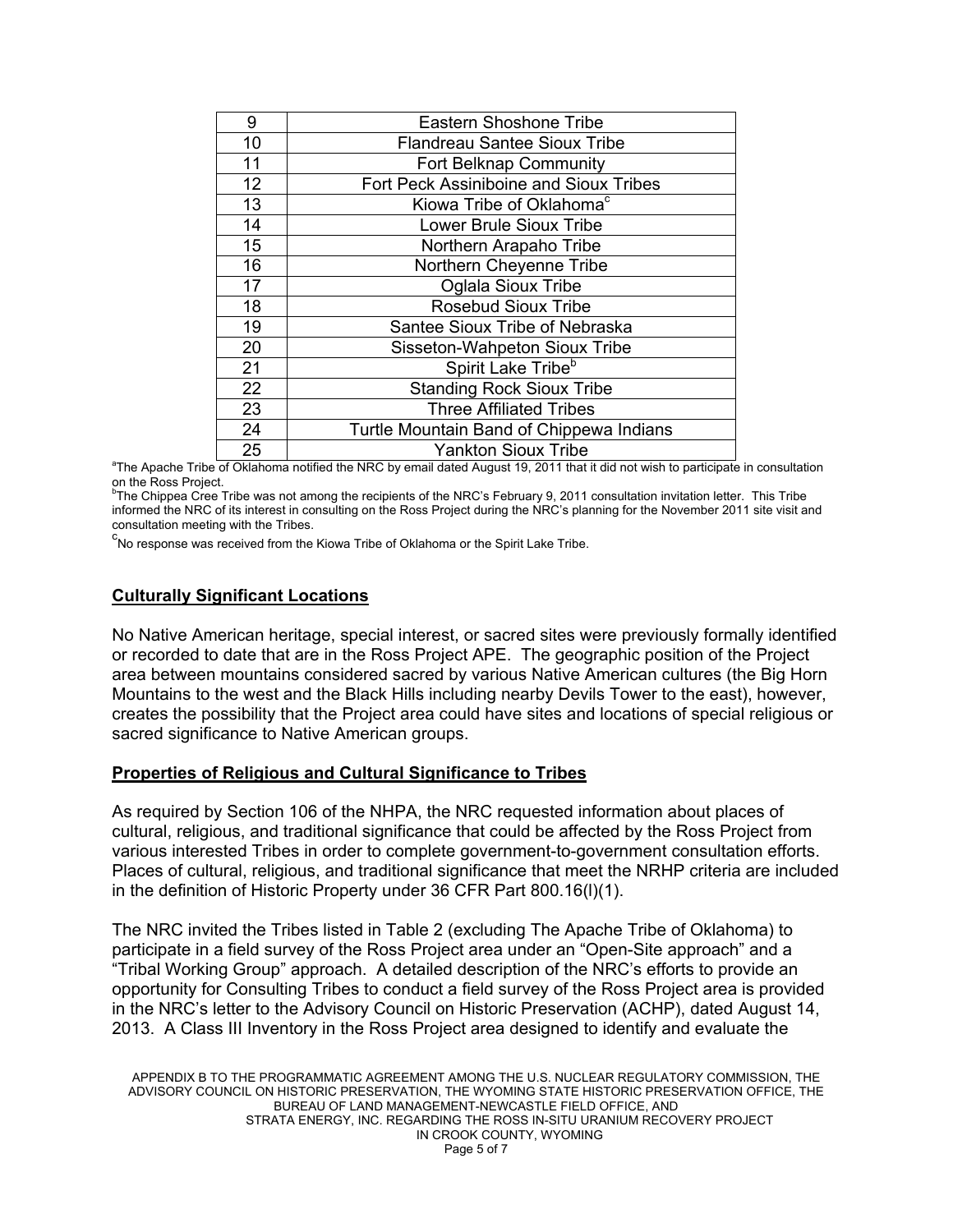NRHP significance of properties of religious and cultural significance to Tribes was performed by representatives of six Tribes on May 13 – 16, 2013. The six Tribes participating in the May Tribal field survey included:

- Santee Sioux Tribe of Nebraska (Niobrara, Nebraska)
- Crow Creek Sioux Tribe (Fort Thompson, South Dakota)
- Rosebud Sioux Tribe (Rosebud, South Dakota)
- Yankton Sioux Tribe (Wagner, South Dakota)
- Northern Cheyenne Tribe (Lame Deer, Montana)
- Turtle Mountain Band of Chippewa Indians (Belcourt, North Dakota)

A second Tribal field survey was performed by representatives of four Tribes on June  $3 - 6$ , 2013. The four Tribes participating in the May Tribal field survey included:

- Cheyenne and Arapaho Tribes of Oklahoma (Concho, Oklahoma)
- Northern Arapaho Tribe (Fort Washakie, Wyoming)
- Fort Belknap Indian Community (Harlem, Montana)
- Eastern Shoshone Tribe (Fort Washakie, Wyoming)

The entire 697 ha [1,721-ac] Ross Project area was inventoried using current Class III-inventory methods during both Tribal field surveys. Crew members performed the surveys using transects spaced no greater than 30 meters (m) [100 ft]. Parallel transects were walked across the Ross Project area, guided by GPS bearings in addition to natural and cultural features, and the transects were adjusted in direction when major obstacles, such as Oshoto Reservoir, were met. Because of the large numbers of personnel involved in the two surveys, radio communications were provided by Strata to Tribal leaders to facilitate survey communications and coordination. In most instances, a limited time was spent at previously recorded archaeological sites. To facilitate relocation and recording, newly discovered archaeological sites were located by a single GPS point and briefly noted as to the site's general content and setting. Newly discovered prehistoric isolated resources were also mapped and recorded during both surveys.

When sites of potential religious and cultural significance to Tribes were noted during the May Tribal field survey, the pedestrian survey was brought to a halt, and the find was recorded by the NRC archaeological consultant supporting the survey in consultation with leaders of the May Tribal crew. Sites of potential religious and cultural significance to Tribes noted during the June Tribal field survey were briefly identified and plotted by GPS location. The survey then resumed. Once the walkover was completed, the June crew returned to the mapped sites and recorded and evaluated them.

As a result of the May and June Tribal field surveys, 18 properties of religious and cultural significance to Tribes were located, recorded, and evaluated for NRHP eligibility in the Ross Project area (see Table 3). A *Tribal Field Surveys in the Ross Project Area* report documenting these findings, based on the eligibility and effects recommendations provided by the Northern Arapaho Tribe, the Cheyenne and Arapaho Tribes of Oklahoma, and the NRC archaeological consultants that supported the survey, was submitted to the Wyoming SHPO for review and comment by letter dated March 6, 2014. A copy of this letter was provided to the Ross Project